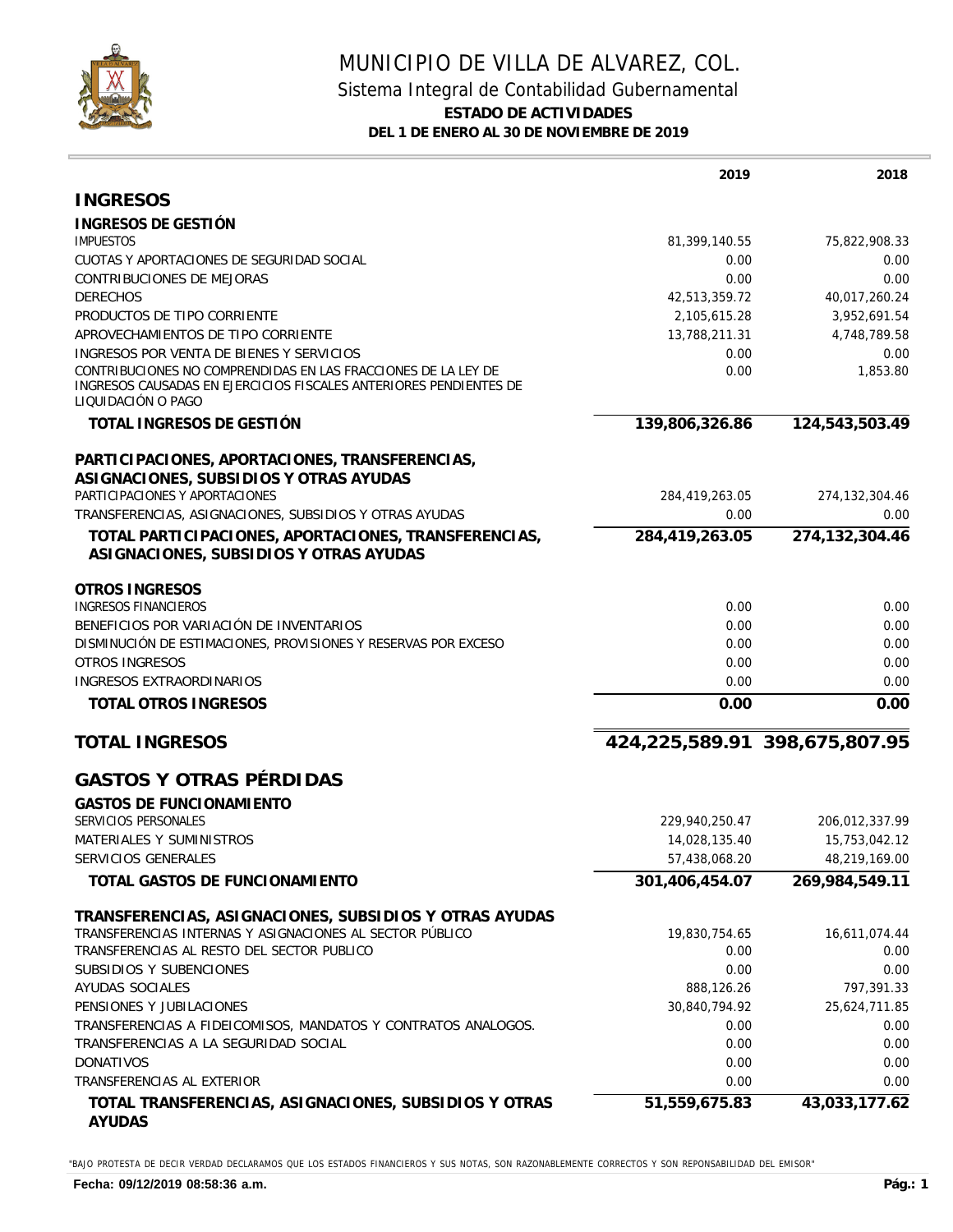

## MUNICIPIO DE VILLA DE ALVAREZ, COL. Sistema Integral de Contabilidad Gubernamental **ESTADO DE ACTIVIDADES DEL 1 DE ENERO AL 30 DE NOVIEMBRE DE 2019**

|                                                                                             | 2019         | 2018                                |
|---------------------------------------------------------------------------------------------|--------------|-------------------------------------|
| PARTICIPACIONES Y APORTACIONES                                                              |              |                                     |
| <b>PARTICIPACIONES</b>                                                                      | 0.00         | 0.00                                |
| <b>APORTACIONES</b>                                                                         | 0.00         | 0.00                                |
| <b>CONVENIOS</b>                                                                            | 0.00         | 0.00                                |
| TOTAL PARTICIPACIONES Y APORTACIONES                                                        | 0.00         | 0.00                                |
| INTERESES, COMISIONES Y OTROS GASTOS DE LA DEUDA<br>PÚBLICA                                 |              |                                     |
| INTERESES DE LA DEUDA PUBLICA                                                               | 4,577,234.89 | 4,841,836.40                        |
| COMISIONES DE LA DEUDA PUBLICA                                                              | 0.00         | 0.00                                |
| <b>GASTOS DE LA DEUDA PUBLICA</b>                                                           | 0.00         | 0.00                                |
| <b>COSTO POR CEBERTURAS</b>                                                                 | 0.00         | 0.00                                |
| APOYOS FINANCIEROS                                                                          | 0.00         | 0.00                                |
| TOTAL INTERESES, COMISIONES Y OTROS GASTOS DE LA DEUDA<br>PÚBLICA                           | 4,577,234.89 | 4,841,836.40                        |
| OTROS GASTOS Y PÉRDIDAS EXTRAORDINARIAS                                                     |              |                                     |
| ESTIMACIONES, DEPRECIACIONES, DETERIOROS, OBSOLESCENCIA Y<br><b>AMORTIZACIONES</b>          | 0.00         | 0.00                                |
| <b>PROVISIONES</b>                                                                          | 0.00         | 0.00                                |
| <b>DISMINUCION DE INVENTARIOS</b>                                                           | 0.00         | 0.00                                |
| AUMENTO POR INSUFICIENCIA DE ESTIMACIONES POR PÉRDIDA O DETERIORO U<br><b>OBSOLESCENCIA</b> | 0.00         | 0.00                                |
| AUMENTO POR INSUFICIENCIA DE PROVISIONES                                                    | 0.00         | 0.00                                |
| <b>OTROS GASTOS</b>                                                                         | 0.00         | 0.00                                |
| TOTAL OTROS GASTOS Y PÉRDIDAS EXTRAORDINARIAS                                               | 0.00         | 0.00                                |
| <b>INVERSION PUBLICA</b>                                                                    |              |                                     |
| INVERSION PUBLICA NO CAPITALIZABLE                                                          | 0.00         | 0.00                                |
| TOTAL INVERSION PUBLICA                                                                     | 0.00         | 0.00                                |
| TOTAL GASTOS Y OTRAS PÉRDIDAS                                                               |              | 357, 543, 364. 79 317, 859, 563. 13 |
| RESULTADO DEL EJERCICIO (AHORRO/DESAHORRO)                                                  |              | 66,682,225.12 80,816,244.82         |